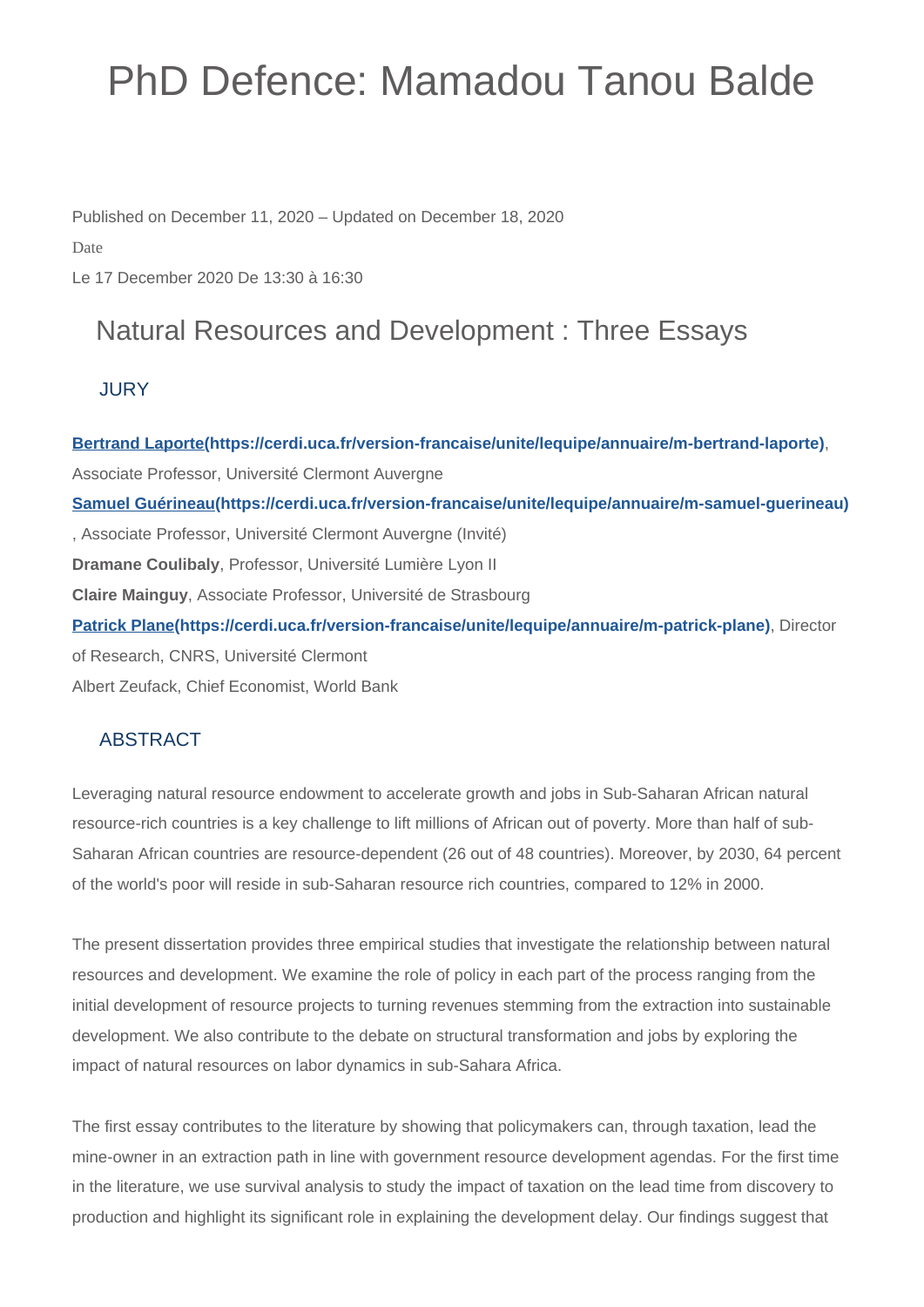when the fiscal regime has a corporate income tax equal or below 25% and a royalty equal to or below 2%, the time from discovery to production is shortened and, in contrast, lengthen when the corporate income tax is beyond 35% and royalty beyond 5%. Most importantly, we found that progressive fiscal regimes allow countries to mobilize greater resources when economic conditions are favorable and foster the development of discoveries.

As for the first one, the second essay focuses on the role of policymaker in promoting lasting economic development. We re-examine the relationship between government expenditures and growth in 23 Sub-Saharan African resource-rich countries. Using a panel smooth transition regression model, we find that beyond 22.4, public expenditures become harmful for growth. Our findings also suggest that current expenditures, as for capital expenditures, generate growth until a certain threshold. Beyond 22.4%, government expenditures crowd-out the private sector, create external imbalances and economic downturn. Furthermore, we provide empirical evidence that natural resource rents are a blessing if appropriately managed.

The latest part of the dissertation focuses on the causal effects of natural resource exports on labor dynamics and structural transformation in sub-Saharan African countries. The third essay documents that increasing resource exports lead to a shift in employment share from agriculture to non-agricultural sectors. We provide empirical evidence that natural resources positively and significantly impact the share of employment in the manufacturing sector. Nevertheless, it benefits less compared to the service sector. Moreover, we found that resource windfalls increase the employment share of the public sector in total employment. Relatedly, resource exports are associated with increasing.

#### **KEYWORDS**

Fiscal policy, Inter-temporal firm choice, Resources policy, Survival analysis, Public spending, Government consumption, Public Investment, Economic Growth, Resource curse, Manufacturing sector, Public sector, Structural transformation, Developing countries, sub-Saharan Africa.

**theses.fr/en/s181657**[\(http://theses.fr/en/s181657\)](http://theses.fr/en/s181657)